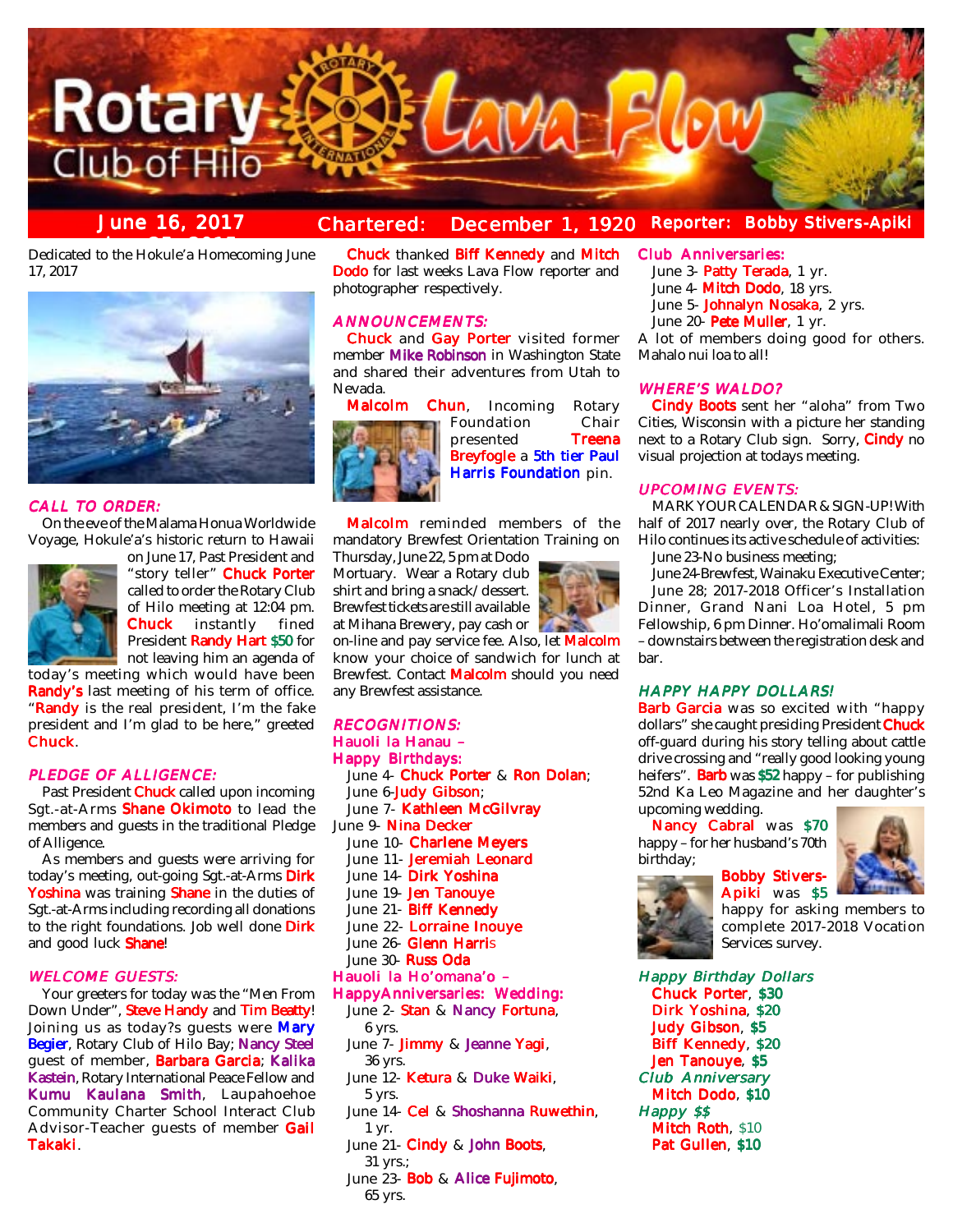## *Birthdays:*

**Chuck Porter** June 4 **Judy Gibson** June 6 **Kathleen McGilvray** June 7 **Nina Decker** June 9 **Charlene Meyers** June 10 **Jeremiah Leonard** June 11 **Dirk Yoshina** June 14 **Jen Tanouye** June 19 **Biff Kennedy June 21 Lorraine Inouye June 22 Glenn Harris** June 26 **Ron Dolan** June 4 **Russ Oda** June 30

# *Club Anniversary:*

**Patty Terada** June 3, 2016 (1) **Mitchell Dodo** June 4, 1999 (18) **Johnalyn Nosaka** June 5, 2015 (2) **Pete Muller** June 20, 2016 (1)

## *Wedding Anniversary:*

**Stan & Nancy Fortuna** June 2 (6) **Jimmy & Jeanne Yagi** June 7 (36) **Ketura & Duke Waiki** June 12 (5) **Cel & Shoshanna Ruwethin** June 14 (11) **Cindy & John Boots** June 21 (31) **Bob & Alice Fujimoto** June 23 (65)

### *Announcements:*

**June 23 - No Meeting June 23 - Hilo Brewfest info meeting @ 5:00 pm June 24 - Hilo Brewfest June 28 - Hilo Rotary Installation Grand Naniloa Hotel July 14 - Chris Ridley, Alzheimer's Assoc.**

- President **Randy Hart**
- Past President **Wally Wong**
- President Elect **Steve Handy**
- Vice President **Mitch Dodo**
- Secretary **Treena Breyfogle**
- Treasurer **Corey Kawamoto**
- Sergeant at Arms **Dirk Yoshina**
- 
- Membership **Connie Ichinose**
- Public Relations **Marcia Prose**
- International Service **Stew Hussey**
- Community Service **Reese Mates**
- Vocational Service **Cindy Boots**
- Club Service **Kui Costa**
- New Generations **Gail Takaki**

- Hilo Rotary Club Foundation **Nina Decker**
- The Rotary Foundation **Kerry Glass**
- Hawaii Rotary Youth Foundation **Mitchell**

## In a special game

Chuck called "Rotary Questions," for every correct answer he would donate \$5 happy dollars to the **Hilo Rotary Foundation** in support of **Nina Decker**.

Here are a few of the questions **Chuck** asked: Why has **Corey Kawamoto** been single for so long?

What is **Jim Cheney's** favoriate hair dye color?

#### Russ Oda's dye color?

Who will tell **Marcia Prose** not to pass out all that "stuff" every week?

There were a lot more questions and the last being,

Who is your favorite "stand in President" Answer: Your "stand in" President, Chuck Porter donated \$150!! Thank you Chuckie!!

Presiding President **Chuck** highlighted the economic growth of Hawaii Island, reporting that new Grand Nani Loa Hotel will have 400 rooms available;

KTA has 800 empoyees

United Airlines adding more west coast flights to Kona.

## TODAY'S PROGRAM.

Gail Takaki introduced her two quests. Kumu Kaulana Smith is a teacher at Laupahoehoe Commuity Charter School and for two years advised the new Interact Club. Kumu appreciated the support and involvement of Rotary as it aligns with her purpose of teaching servant leadership to the students. Kumu is the sister of **Wally Wong**.

Gail's second guest is Kalika Kastein, Rotary International Peace Fellow. She is amongest 100 students world-wide, amongest 9 US students and the first Hawaii Island fellow to attend the two year peace masters program. She will be studying in Tokyo. Kalika applied for the Rotary International Peace Fellow in 2015 and she expects to use her fellowship to study the effective peace process for students, parents and schools.

Kalika is from Arizona and came to Hawaii Island two years ago as part of Teach America Program. She calls 'home' Ocean View and is a teacher at Na'alehu Elemtary School. She served in Peace Corps, Girl Scouts and was an educator in Turk, Micronesia. Kalika intends to create and maintain a Blog to share her experiences during her 2 year study.

Presiding President Chuck expressed his apprection to both Kumu and Kalika and presented each a Rotary coffee cup.



## **FOUR WAY TEST:**

The Rotary Club of Hilo meetings are informative, interactive and filled with lots of fellowship and so we end today's meeting with Jim Cheney leading us in the Rotary 4 Way **Test** "of the things we say and do."

### ADJOURNMENT:

Past President and "story teler" Chuck Porter adjourned the meeting at 1:05 pm.





I guess you had to be at the meeting to see what this was about....



**Photographer: Stew Hussey**